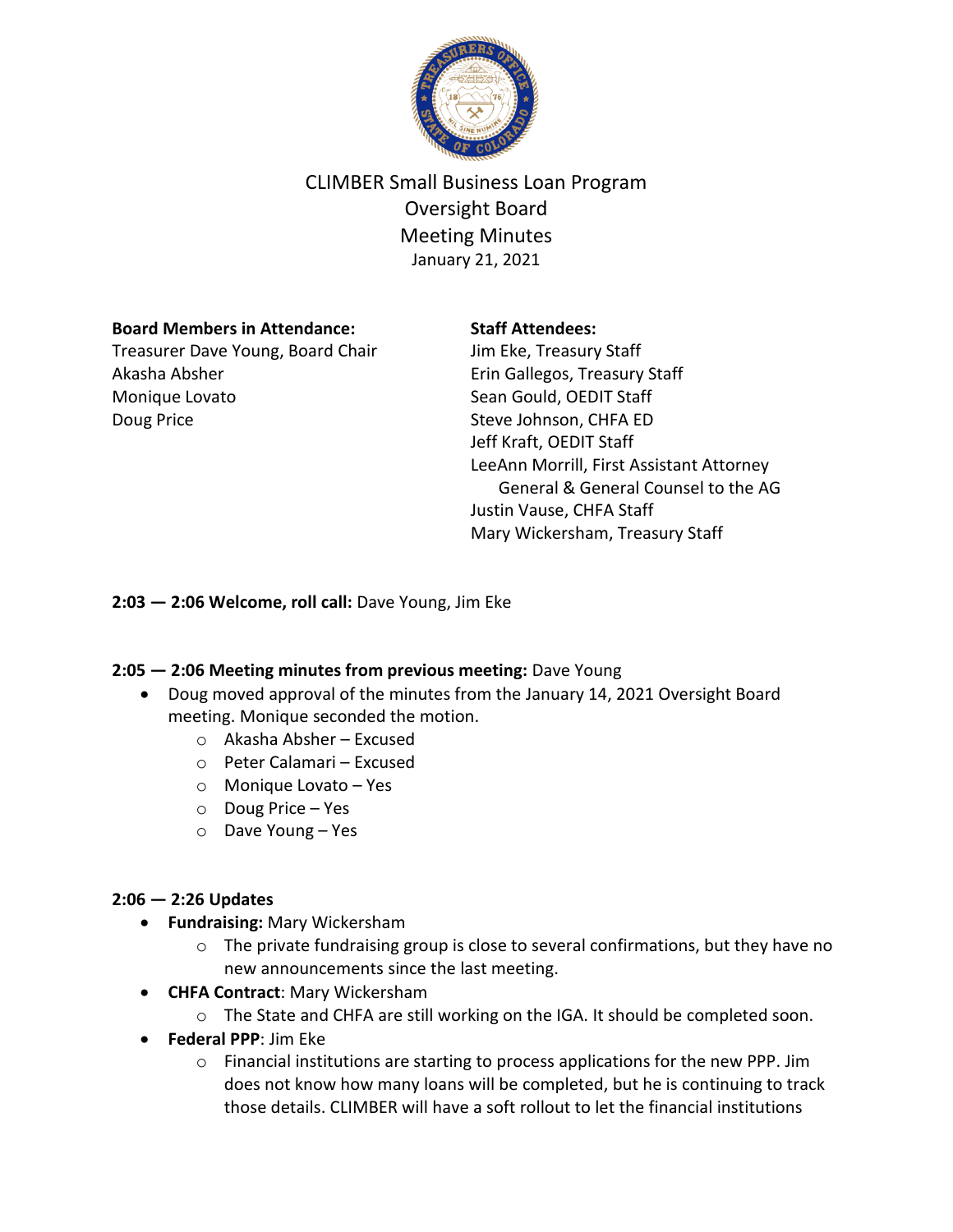CLIMBER Small Business Loan Program Oversight Board Meeting Minutes January 21, 2021 Page 2

> focus on PPP. CLIMBER will use this time for additional preparations and to make any changes, if necessary, that would allow CLIMBER to be complementary with PPP. There was a brief discussion on how different parts of the state have been impacted and that every recession is different.

- **CHFA Marketing Update:** Dave Young
	- $\circ$  CLIMBER now has a stand-alone website: [http://climber-colorado.com.](http://climber-colorado.com/) The website is not finished, but currently redirects to the CHFA website. The marketing team at CHFA is working on logos, colors, and messaging. The options will be presented to the Board through email for feedback. Once the content has been finalized and the website content is added to the site, the stand-alone website will become operational.
- **Timeline:** Jim Eke
	- $\circ$  Jim updated the timeline to make it easier to see progress. Some new items have been added in new rows of the timeline spreadsheet regarding marketing and the website. For ease of viewing, the rows for items that have been completed have been hidden. Hidden rows can be made visible again through a spreadsheet command if members wish to see any hidden item.

**2:26 — 2:41 Allocation of capital to credit enhancement for launch:** Jim Eke, Jeff Kraft, Mary Wickersham

- The credit enhancement tool can be launched without the private fundraising being complete because the credit enhancement tool uses only the State funds, which have already been raised through tax credit sales. A soft rollout will start with the credit enhancement tool, and once private funding is secured the other two tools will be added. The CLIMBER fund will receive the State funds during February once the IGA is complete, and can use up to \$10 million across all three tools in each tranche. A Board decision is required to identify how much money will be allocated to the credit enhancement tool for the first tranche. Mary and CHFA recommended between 2 and 5 million. There was a discussion of allocating a lower amount of money, with the option of being able to add more if needed.
- Akasha joined the meeting at 2:32 pm.
- At 2:37 pm Doug moved the Board allocate \$3 million for the credit enhancement tool. Akasha seconded the motion.
	- o Akasha Absher Yes
	- o Peter Calamari Excused
	- o Monique Lovato Yes
	- o Doug Price Yes
	- o Dave Young Yes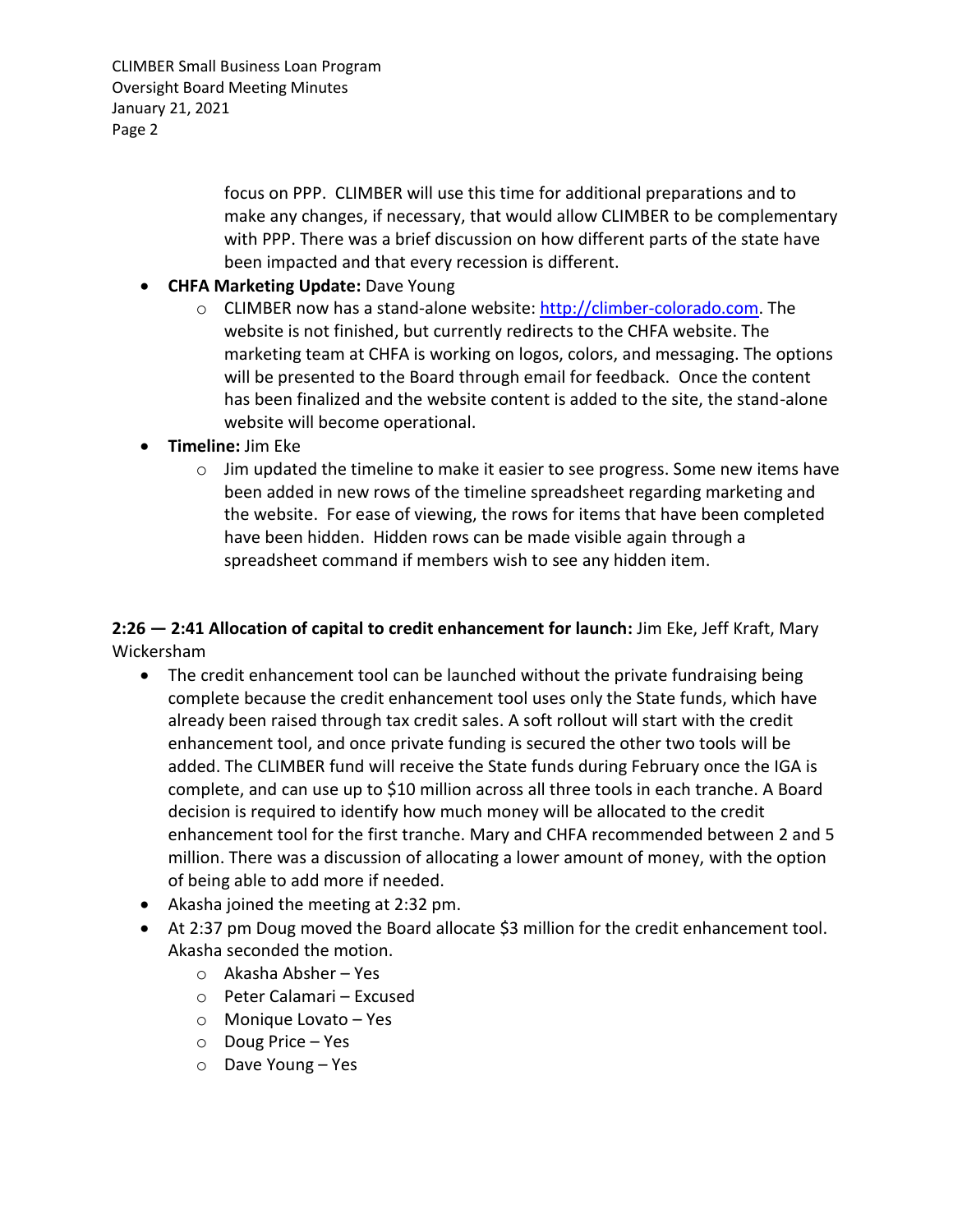CLIMBER Small Business Loan Program Oversight Board Meeting Minutes January 21, 2021 Page 3

**2:41— 3:20 Approach on race and gender in CLIMBER Board policy:** Mary Wickersham, Jim Eke, Jeff Kraft

- Dave informed the Board that any member may request executive session if the member needs more legal advice on this topic. The staff distributed a document with proposed revisions to Board policy, which are summarized as follows:
	- 1. To comply with the statutory requirement with setting targets, the Board would publish a table with benchmark data from public sources with a variety of measures. CLIMBER would track the data and compare it to the benchmarks in the published table.
	- 2. The Board would instruct CHFA to develop marketing strategies and outreach to businesses owned by women and minorities.
	- 3. Amend the definition of underserved businesses as follows:
		- a) Businesses located in low- and moderate-income areas of the state or that serve low- and moderate-income areas, and those that are owned by low- and moderate-income individuals,
		- b) Businesses in economically distressed areas of the state,
		- c) Businesses in underserved areas of the state,
		- d) Businesses owned by veterans, or
		- e) Rural businesses.
	- 4. The Board would review data on the distribution of CLIMBER capital to businesses owned by women and minorities at the same time it reviews distribution to underserved businesses, according to previously adopted policy.
	- 5. The Board will direct Treasury and OEDIT policy staff to explore potential legislative changes for a future date.
	- 6. The Board will direct staff to make changes to the previously adopted policies to conform to the new policy.
- The Board discussed the proposal. Monique and Akasha expressed concerns that the benchmarks might be construed as a ceiling number, instead a number to surpass. Jeff emphasized that it is the Board's prerogative to decide how the benchmarks are utilized.
- Akasha moved the Board adopt the policy with the added sentence in item 4. The added sentence is "The Board will make future changes to Board policy depending on the distribution of capital to women and minority businesses at those points in time." Monique seconded the motion.
	- o Akasha Absher Yes
	- o Peter Calamari Excused
	- o Monique Lovato Yes
	- o Doug Price Yes
	- o Dave Young Yes